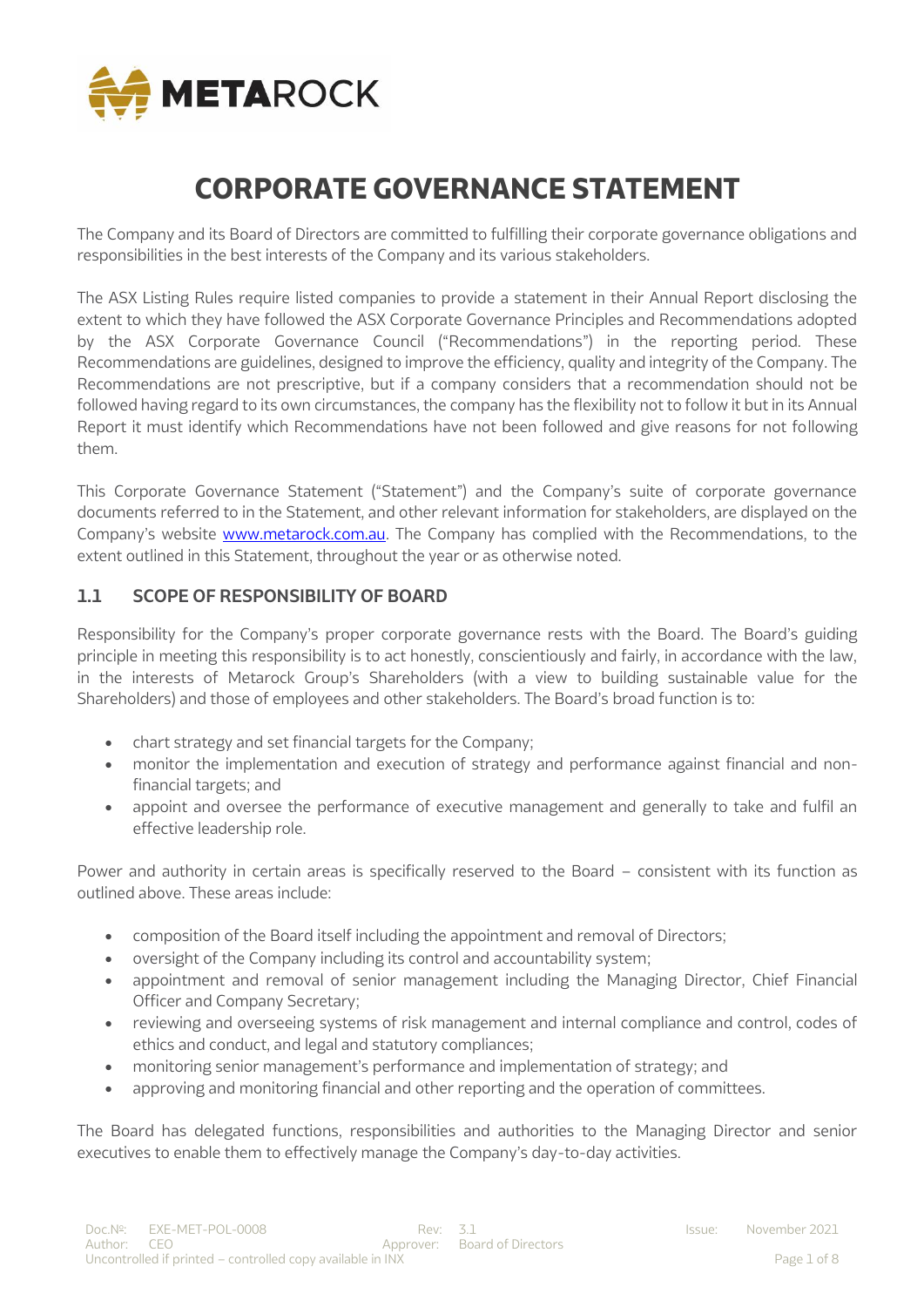

# **1.2 COMPOSITION OF BOARD**

The Board performs its roles and function, consistent with the above statement of its overall corporate governance responsibility, in accordance with the Council's guidelines

The Board currently comprises six Directors as follows:

- Colin Bloomfield Independent non-executive Chairman
- Andrew Watts Non-executive Director
- Gabriel Meena Independent non-executive Director
- Julie Whitcombe Independent non-executive Director
- Paul Rouse Independent non-executive Director
- Tony Caruso Managing Director

Details of each Director's qualifications, experience and expertise, their involvement in Board and committee meetings, and the period for which they have been in office, are set out in the Directors' Report. All Directors, apart from the CEO, are subject to re-election by rotation at least every three years at the Company's annual general meeting.

The Board's view is that an independent Director is a non-executive Director who does not have a relationship affecting independence on the basis set out in the Council's guidelines. During the reporting period the Company Board composition was 3 independent directors and 2 non-independent directors, meeting the council's recommendation requiring a majority of independent Directors.

The Board periodically conducts a review of the skills and experience Directors to ensure they are appropriate for the Company's activities. The results of the most recent review conducted in the last period are shown below.

| <b>Skills</b>                         | <b>Combined</b> |
|---------------------------------------|-----------------|
|                                       |                 |
| Governance                            |                 |
| Risk Management Systems               | High            |
| Health and Safety                     | High            |
| <b>Financial Risk</b>                 | High            |
|                                       |                 |
| <b>Operations</b>                     |                 |
| <b>Underground Coal Mining</b>        | High            |
| Underground Metalliferous Mining      | Low             |
| <b>Employee Relations</b>             | High            |
| Contract Management                   | High            |
|                                       |                 |
| <b>Strategic</b>                      |                 |
| <b>Strategy and Business Planning</b> | High            |
| Mergers and Acquisitions              | Medium          |
| Capital Markets                       | Low             |
|                                       |                 |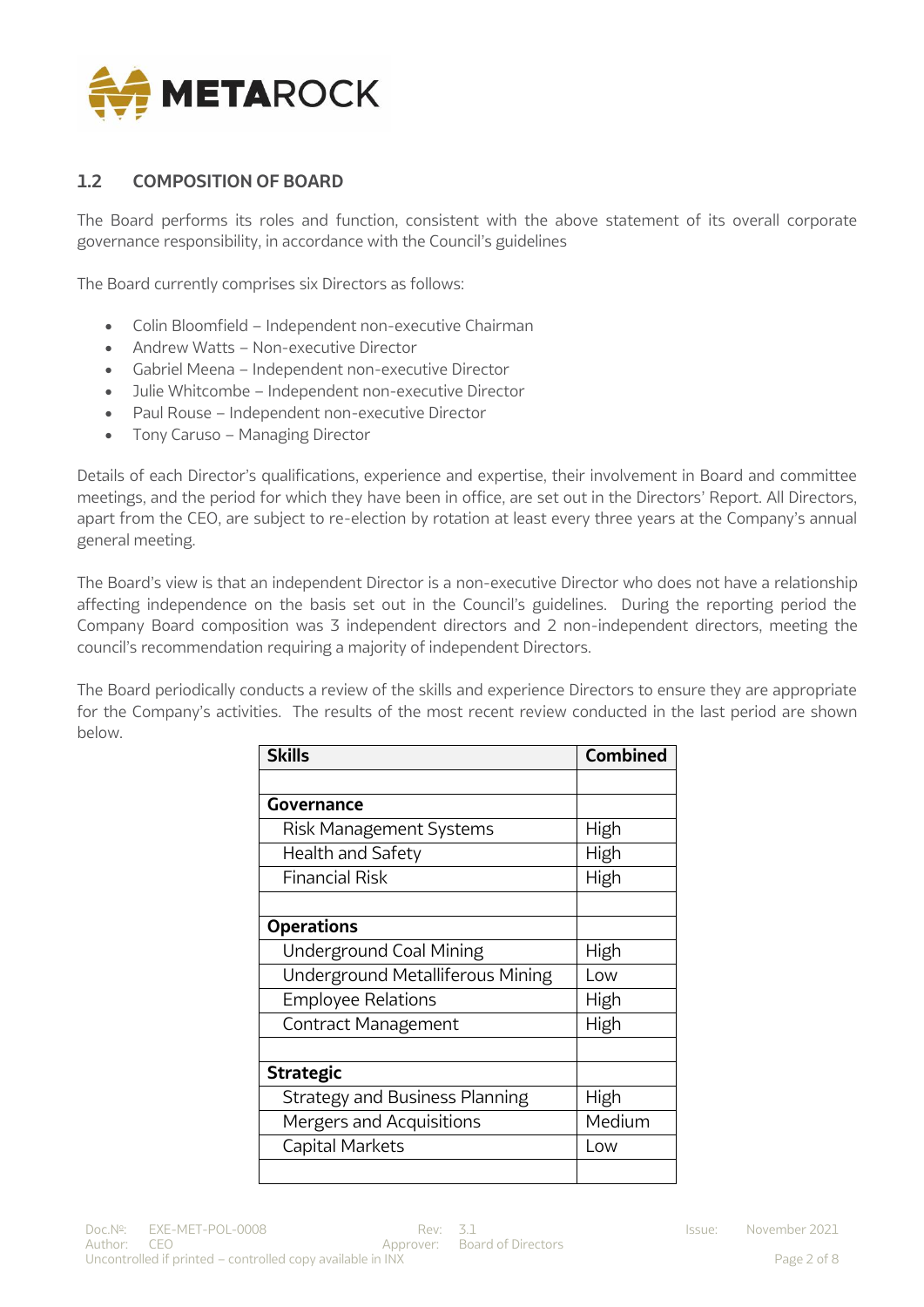

Where appropriate, external advice is sought to supplement Board skills and experience. The Board has strengthened the underground metalliferous mining expertise within the management team, and Board members have been actively involved in tender reviews processes. With respect to the capital markets experience, the Board does use external advice to supplement the skill base on the Board.

# **1.3 BOARD CHARTER**

The Board has adopted a Board Charter to give formal recognition to the matters outlined above. This Charter sets out various other matters that are important for effective corporate governance including the following:

- a detailed definition of "independence" for the purposes of appointment of Directors;
- a framework for annual performance review and evaluation:
- approval of criteria for monitoring and evaluating the performance of senior executives;
- approving and monitoring capital management and major capital expenditure;
- frequency of Board meetings:
- ethical standards and values ensuring compliance with the Company's governing documents and Codes of Conduct;
- risk management identifying risks, reviewing and ratifying the Company's systems of internal compliance and control;
- establishment of Board committees: Audit & Risk Management Committee, Remuneration & Nomination Committee; and
- communications with Shareholders and the market.

These initiatives, together with other matters provided for in the Board Charter, are designed to promote good corporate governance and generally build a culture of best practice in Metarock Group's own internal practices and in its dealings with others.

## **1.4 AUDIT & RISK MANAGEMENT COMMITTEE**

The Company has established this committee to advise on the establishment and maintenance of a framework of internal control and appropriate ethical standards for the management of the Company. The committee comprises the following members:

- Julie Whitcombe (Chair)
- Gabriel Meena
- Andrew Watts
- Colin Bloomfield

The committee performs a variety of functions relevant to risk management and internal and external reporting and reports to the Board following each meeting. Among other matters for which the committee is responsible are the following:

- qualifications of committee members;
- review and approve and update internal audit and external audit plans;
- review financial reports or financial information, including such information as is to be distributed externally and where appropriate recommend these for Board approval;
- review the effectiveness of the compliance function;
- investigate any matter brought to its attention;
- obtain outside accounting, legal, compliance, risk management or other professional advice as it determines necessary to carry out its duties;
- review and approve accounting policies;
- report to the Board and make recommendations to the Board;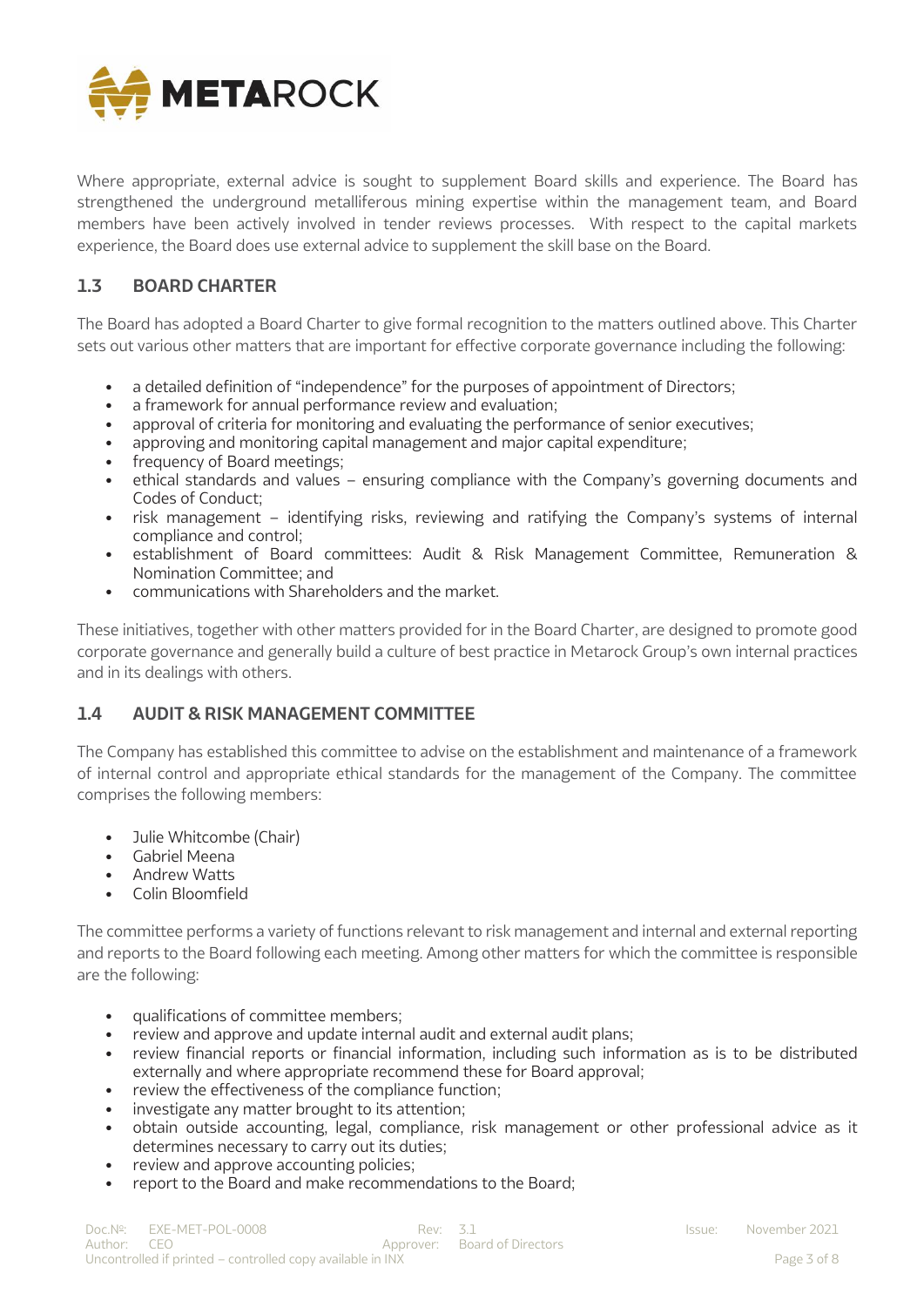

- periodically meet separately with management, internal auditors and external auditors to discuss:
	- the adequacy and effectiveness of the accounting and financial controls, including the Company's policies and procedures to assess, monitor, and manage business risk, and legal and ethical compliance programs;
	- issues and concerns warranting audit and risk management committee attention, including but not limited to their assessments of the effectiveness of internal controls and the process for improvement;
- corporate risk assessment and compliance with internal controls;
- assessment of the internal audit function and financial management processes supporting external reporting;
- review of the effectiveness of the external audit function;
- review of the performance and independence of the external auditors and make suggestions to the Board;
- review any significant legal matters and corporate legal reports;
- review areas of greatest compliance risk;
- assess the adequacy of external reporting for the needs of Shareholders; and
- monitor compliance with the Company's Codes of Conduct, risk management policies and compliance function.

Meetings are held often enough to undertake the Audit & Risk Management Committee's role effectively, being at least four times each year. The committee may invite such other persons to its meetings as it deems necessary.

## **1.5 REMUNERATION & NOMINATION COMMITTEE**

The purpose of this committee is to assist the Board and make recommendations to it in relation to the appointment of new Directors (both executive and non-executive) and senior executives and to oversee the remuneration framework for Directors and senior executives. The Board does not consider separate committees to cover these matters are warranted at this stage of the Company's evolution. The committee comprises the following members:

- Gabriel Meena (Chair)
- Andrew Watts
- Colin Bloomfield
- Julie Whitcombe

Functions performed by the committee include the following:

- obtaining independent advice and making recommendations in relation to remuneration packages of senior executives, non-executive Directors and executive Directors, equity-based incentive plans and other employee benefit programs;
- reviewing the Company's recruitment, retention and termination policies;
- reviewing the Company's superannuation arrangements;
- reviewing succession plans of senior executives and Directors;
- recommending individuals for nomination as members of the Board and its committees;
- considering those aspects of the Company's remuneration policies and packages, including equitybased incentives, which should be subject to shareholder approval;
- monitoring the size and composition of the Board;
- development of suitable criteria (with regard to skills, qualifications and experience) for Board candidates, whose personal attributes should encompass relevant industry experience and/or sound commercial or financial background;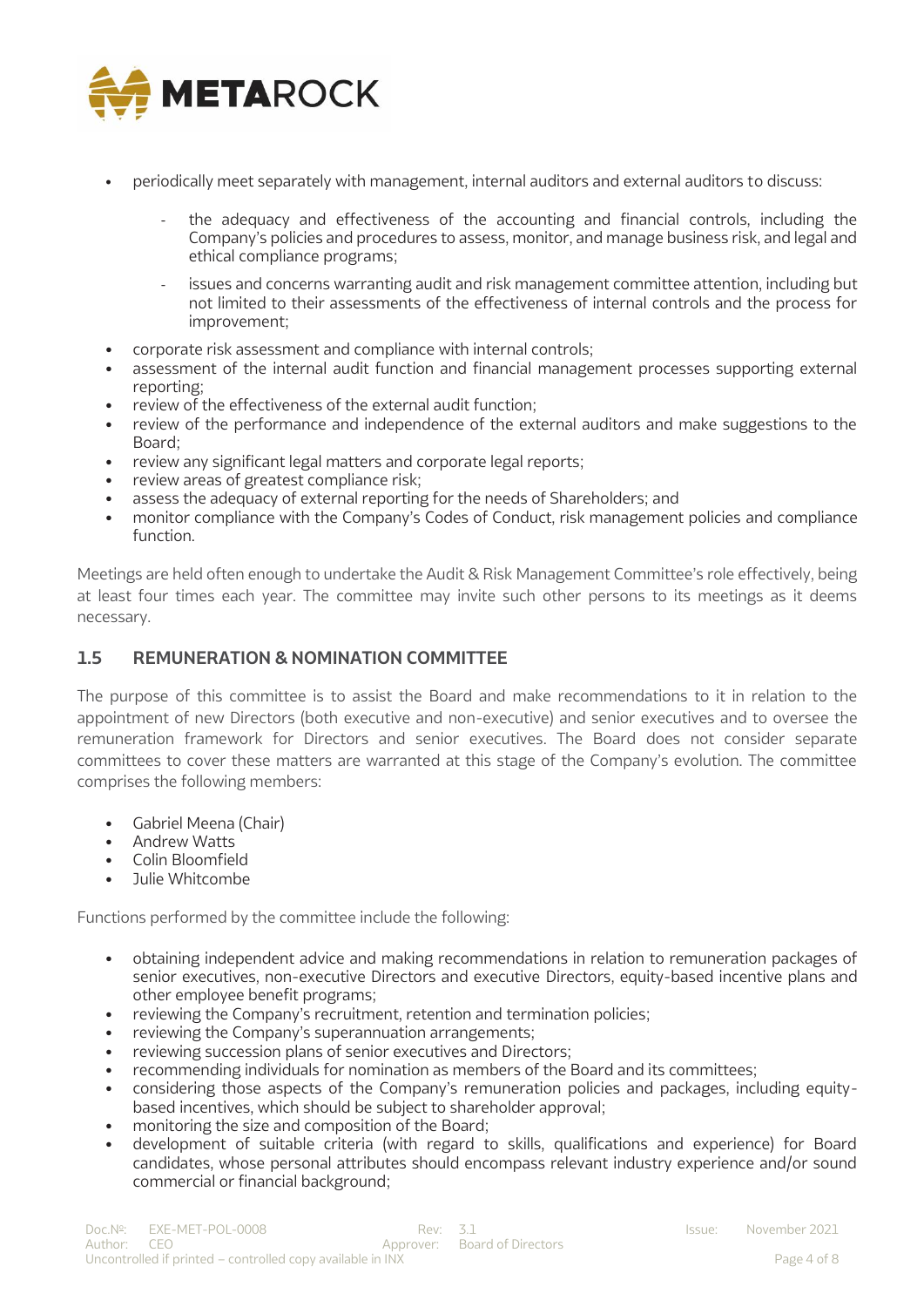

- identification and consideration of possible candidates, and recommendation to the Board accordingly;
- establishment of procedures, and recommendations to the Chairman, for the proper oversight of the Board and management; and
- ensuring the performance of each Director and of senior management, is reviewed and assessed each year in accordance with procedures adopted by the Board. A review has been carried out for the most recent reporting period.

The Remuneration & Nomination Committee will meet as often as necessary, but must meet at least twice a year.

# **1.6 GOOD CORPORATE GOVERNANCE COMMITMENT**

The Company is committed to achieving and maintaining the highest standards of conduct and has undertaken various initiatives, as outlined in this Statement, that are designed to achieve this objective. Metarock Group's suite of corporate governance documents is intended to develop good corporate governance and, generally, to build a culture of best practice both in Metarock Group's own internal practices and in its dealings with others. The following are a tangible demonstration of Metarock Group's corporate governance commitment.

## **Independent Professional Advice**

With the prior approval of the Chairman, which may not be unreasonably withheld or delayed, each Director has the right to seek independent legal and other professional advice concerning any aspect of the Company's operations or undertakings in order to fulfil their duties and responsibilities as Directors. Any costs incurred are borne by Metarock Group Limited.

## **Code of Conduct**

Metarock Group Limited has developed and adopted detailed Codes of Conduct to guide Directors, Senior Executives and employees in the performance of their duties.

## **Securities Trading Policy**

Metarock Group Limited has developed and adopted a formal Securities Trading Policy to regulate dealings in securities by Directors, key management personnel and other employees, and their associates. This is designed to ensure fair and transparent trading in accordance with both the law and best practice. The policy includes restrictions and clearance procedures in relation to when trading can and cannot occur during stated 'closed' and 'prohibited' periods and whilst in possession of price sensitive information. Otherwise, those persons may generally deal in securities during stated 'trading windows'. The Board will ensure that restrictions on dealings in securities are strictly enforced.

## **1.7 COMPLIANCE WITH THE ASX CORPORATE GOVERNANCE COUNCIL RECOMMENDATIONS**

The Board has assessed the Company's current practices against the Recommendations and outlines its assessment below:

#### **Principle 1 – Lay solid foundations for management and oversight**

The role of the Board and delegation to management have been formalised as described in this Statement and the Board Charter, and will continue to be refined, in accordance with the Recommendations, in light of practical experience gained in operating as a listed company.

Metarock Group Limited ensures that appropriate checks are undertaken before it appoints a person, or puts forward to shareholders a new candidate for election, as a director. Information about a candidate standing for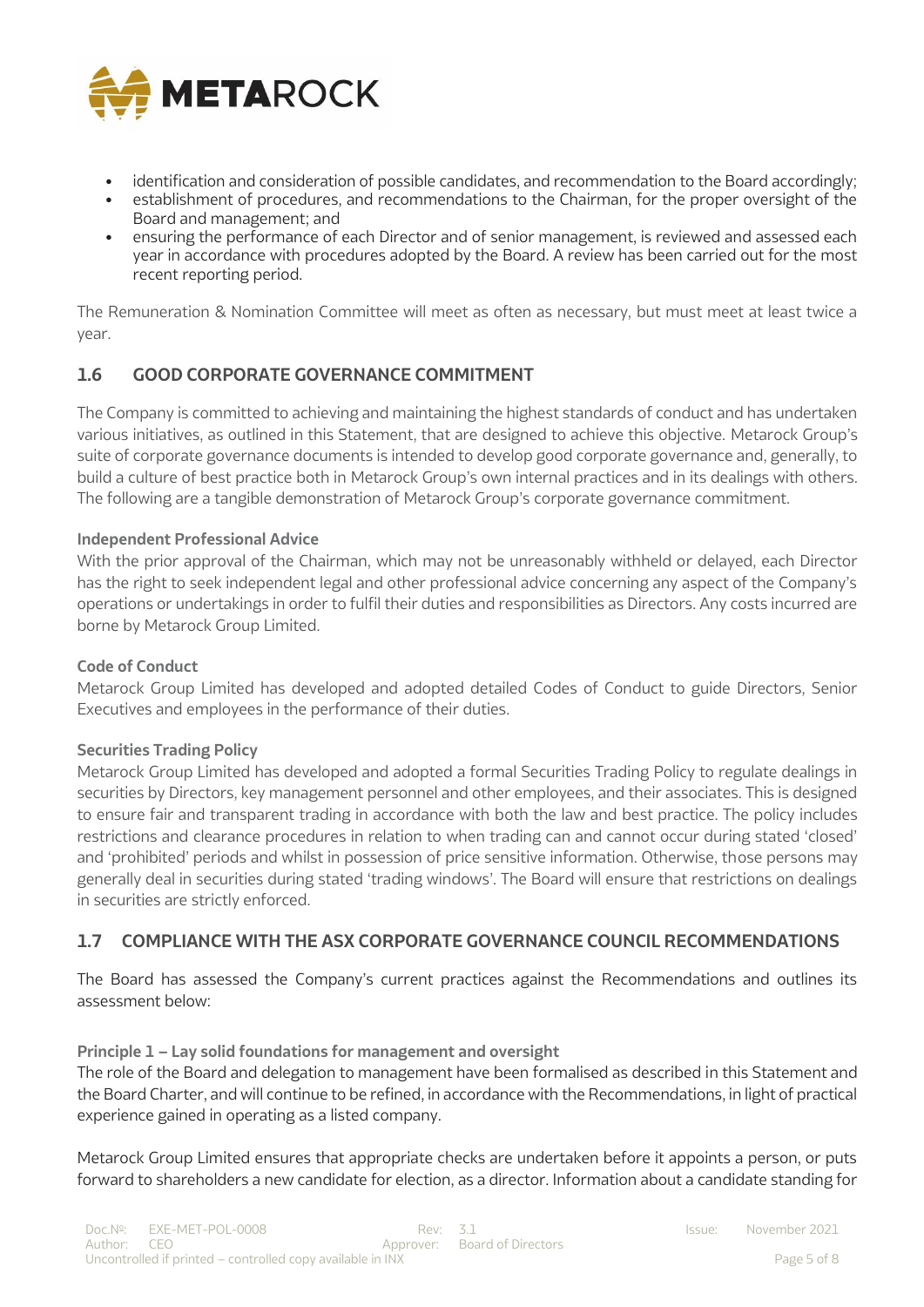

election or re-election as a director is provided to shareholders to enable them to make an informed decision on whether or not to elect or re-elect the candidate.

Directors are provided with a letter on appointment which details the terms and conditions of their appointment, provides clear guidance on what input is required by them, and includes materials to assist with induction into the Company. The Company has a similar approach for all senior executives whereby they are provided with a formal letter of appointment setting out their terms of office, duties, rights and responsibilities as well as a detailed job description. The Board has delegated responsibilities and authorities to the CEO and other executives to enable management to conduct the Company's day to day activities. Matters which exceed defined authority limits require Board approval.

The processes for evaluating the performance of senior executives, the board and its committees and individual directors, are set out in the Board Charter, Audit & Risk Management Committee Charter and Remuneration & Nomination Committee Charter. All reviews have taken place in accordance with these charters. Metarock Group Limited complies with the Recommendations in this area.

The Company Secretary is accountable directly to the Board, through the Chair, on all matters to do with the proper functioning of the Board.

**Principle 2 – Structure the board to add value**

The Board currently consists of five directors, including one executive Director. Profiles of each Director outlining their appointment dates, qualifications, directorships of other listed companies (including those held at any time in the 3 years immediately before the end of the financial year), experience and expertise, are set out in the Directors' Report.

Three Directors, Mr Colin Bloomfield, Mr Gabriel Meena and Julie Whitcombe, are independent (in terms of the criteria detailed in the Recommendations), giving the Board the benefit of independent and unfettered judgment. The other two Directors, comprising one founder who is a non-executive Director and the Managing Director, are not independent.

There are procedures in place to allow Directors to seek, at Metarock Group's expense, independent advice concerning any aspect of Metarock Group's operations.

A Remuneration & Nomination Committee has been established with its own charter, as detailed above.

The Board is committed to a performance evaluation process, with a self-assessment evaluation being undertaken during each year.

**Principle 3 – Promote ethical and responsible decision making** The Board has adopted detailed Codes of Conduct to guide Directors, executives and employees in the performance of their duties.

The codes have been designed with a view to ensuring the highest ethical and professional standards, as well as compliance with legal obligations, and therefore compliance with the Recommendations.

The Company recognises the benefits that can arise to the organisation from diversity in the workplace covering gender, age, ethnicity and cultural background and in various other areas. So, the Board has approved a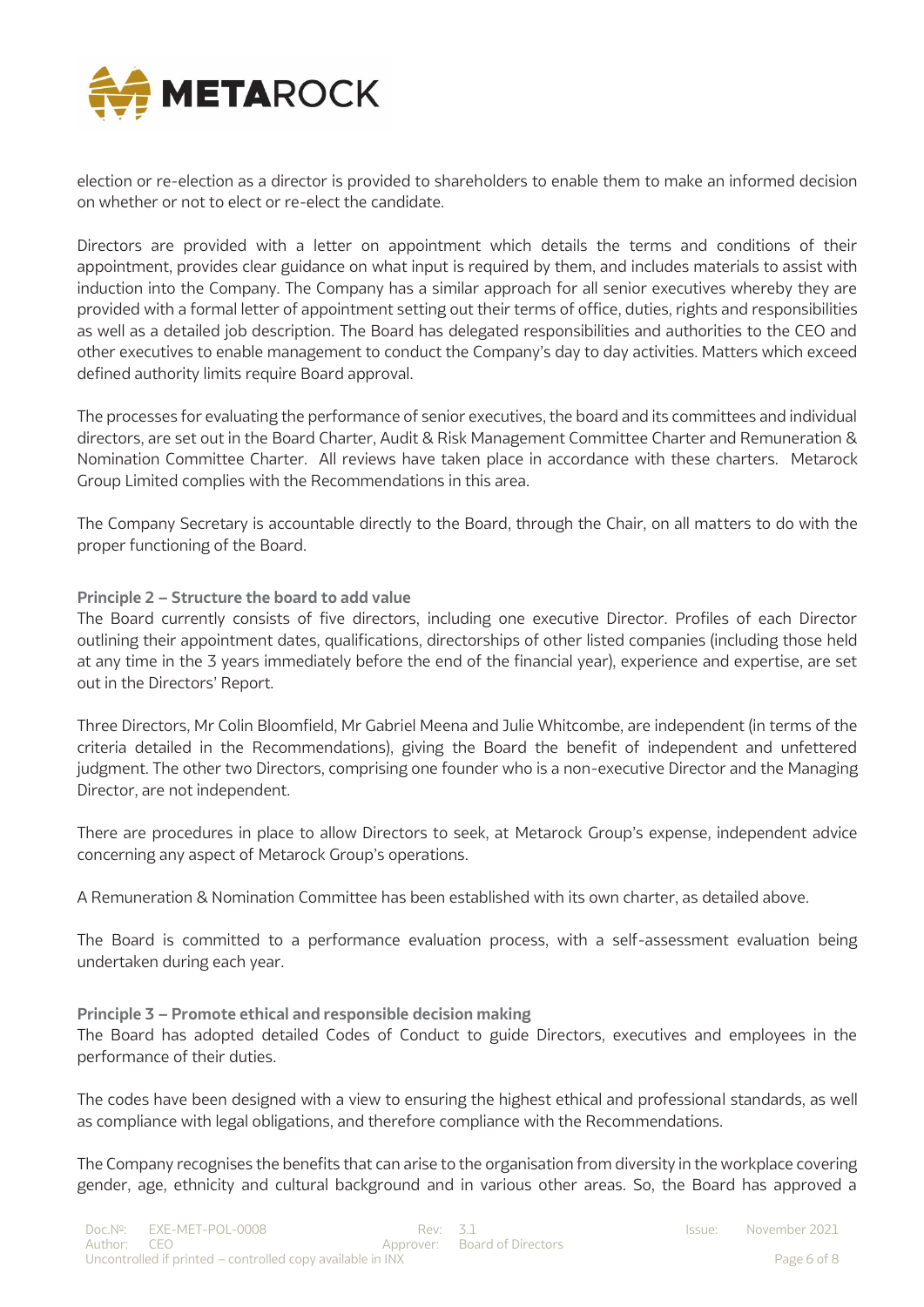

Diversity Policy which details the Company's approach to promoting a corporate culture that embraces diversity when selecting and appointing its employees and Directors.

This policy outlines measurable objectives for achieving gender diversity throughout the Company over the longer term, and progress towards achieving them has been assessed as follows:

- Female representation on the Board and in Senior Executive roles
- 3 women on formal and active succession for Senior Executive roles
- Australian Government Certification of Compliance with the Workplace Gender Equality Act
- Equal pay has been achieved in all positions regardless of gender
- Flexible working arrangements to facilitate return to work arrangements after maternity leave
- Executive and Senior Leadership participation in women mentoring programs
- 'Baby Benefit' payment for male and female employees
- Flexible working arrangements to support transition into retirement to extend working-life and retain capability

#### **Principle 4 – Safeguard integrity in financial reporting**

The Audit & Risk Management Committee, with its own charter, complied with the Recommendations for the majority of the year. All the members of this committee are required to be financially literate.

#### **Principle 5 – Make timely and balanced disclosure**

Metarock Group's current practice on disclosure is consistent with the Recommendations. Policies for compliance with ASX Listing Rule disclosure requirements are included in the Company's Board Charter and Continuous Disclosure Policy.

## **Principle 6 – Respect the rights of shareholders**

The Board recognises the importance of this principle and strives to communicate with Shareholders regularly and clearly, both by electronic means and using more traditional communication methods. Shareholders are encouraged to attend and participate at general meetings. The Company's auditors are required to attend the annual general meeting and are available to answer Shareholder's questions relevant to the audit. Security holders are able to ask questions of the company or the auditors electronically as detailed in the company's notice of meeting. Security holders can also request to receive communications electronically via the Company's share registry Link Market Services.

As part of the Company's management of investor relations the Chief Executive Officer and Chief Financial Officer does, at times, also undertake briefings with investors and analysts to assist their understanding of the Company and its operations, and provide explanatory background and technical information.

The Company has not published a formal communications policy because it sees no need as its stated practices generally comply with the Recommendations, and it has covered a number of aspects of this principle in its Continuous Disclosure Policy, including in relation to briefings with investors and analysts.

#### **Principle 7 – Recognise and manage risks**

The company operates under an enterprise wide risk management framework summarised in the risk management policy adopted by the board which can be found on the Company's website. The framework in place ensures the company identifies and keeps an up-to-date understanding of areas where it may expose itself to risk and implement effective management of those risks.